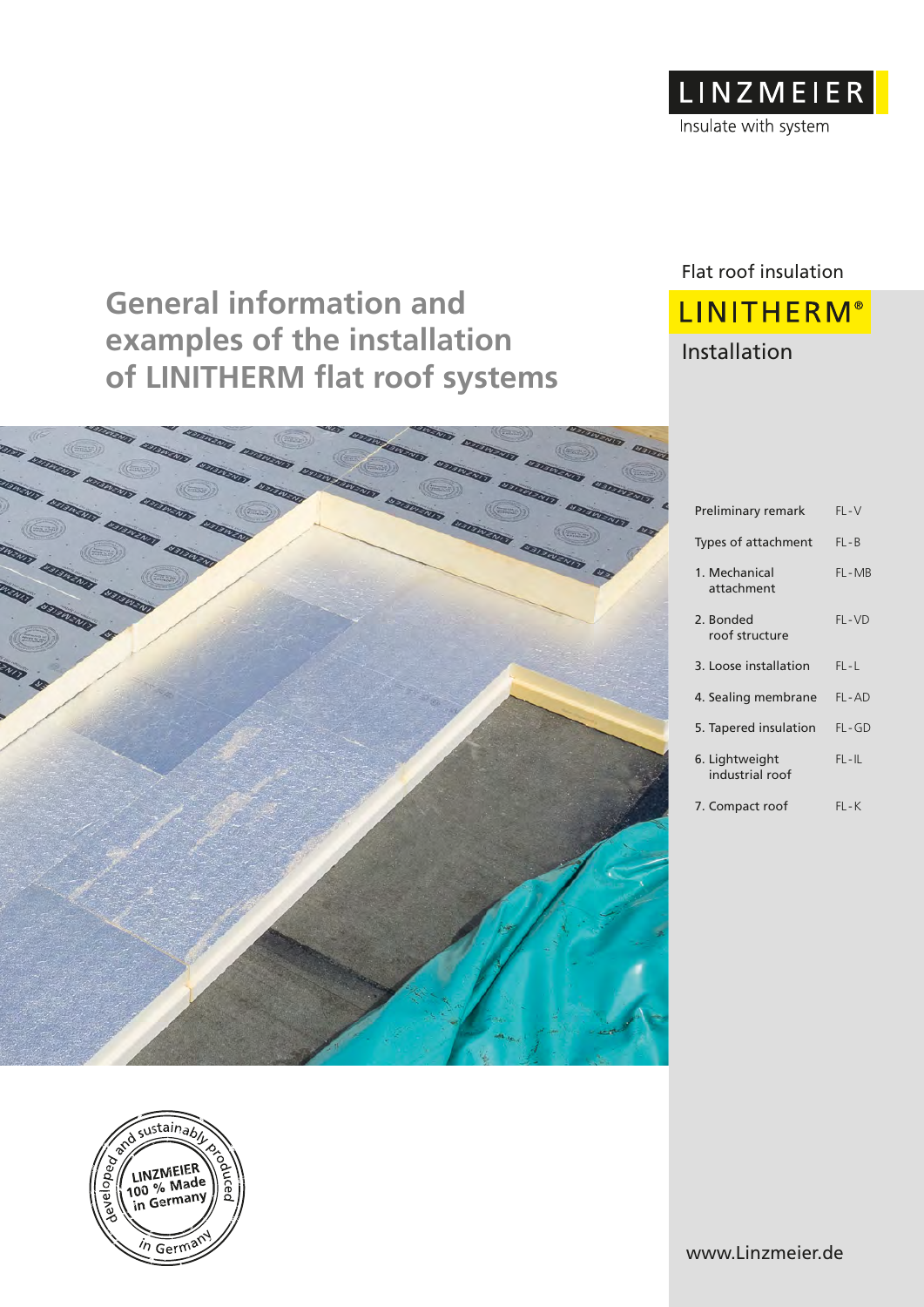

## **FL-V / Preliminary remark**

| FL-V                                | Preliminary remark                                                                                                                                                                                                                                                                                                                                                                                                                                                                                                                                                                                                                                                                        |
|-------------------------------------|-------------------------------------------------------------------------------------------------------------------------------------------------------------------------------------------------------------------------------------------------------------------------------------------------------------------------------------------------------------------------------------------------------------------------------------------------------------------------------------------------------------------------------------------------------------------------------------------------------------------------------------------------------------------------------------------|
| Delivery                            | LINITHERM insulating elements are delivered on pallets/disposable foam blocks/in packets. Great care must<br>be taken when unloading and transporting on the building site. The elements must be stored flat on level<br>and dry ground. During all work (installation, cutting to size, etc.), attention must be paid that no damage<br>is done to the elements. During storage, transport and installation, the elements must be protected against<br>moisture and direct sunlight.                                                                                                                                                                                                     |
| Safety provision                    | The safety regulations on the building sites must be observed as usual.                                                                                                                                                                                                                                                                                                                                                                                                                                                                                                                                                                                                                   |
| Rules of construction<br>technology | LINITHERM insulation systems are high-quality products for the most various insulation solutions.<br>The elements are manufactured on modern production facilities in top-quality, flawless condition. In order to<br>achieve the benefit of an optimal insulation solution, proper installation of the elements is essential.<br>Our installation recommendations serve as schematic information for the buyer. and do not claim<br>to be fundamentally valid, nor do they substantiate an entitlement to a guarantee. Each building<br>offers different prerequisites; therefore the general procedure is to follow the rules of construction<br>technology for each specific building. |
| Tools                               | Only a few tools, which are usually available on any building site, are required for the installation of<br>LINITHERM insulation systems. Suitable tools are, e.g.: Hand-held circular saw with guide rail, hand saw,<br>drill etc.                                                                                                                                                                                                                                                                                                                                                                                                                                                       |
| Principles                          | The following points must generally be observed during the installation of the LINITHERM elements.<br>- The elements must be closely jointed and installed on a dry substrate!<br>- Any damage must be properly repaired (e.g. by masking, foaming, etc).<br>- All preparatory work (e.g. installation of vapour barrier/airtight layer, connections o light domes, vapour<br>pipes, penetrations etc) should be finished.<br>- Waterproofing of the roof should take place immediately after installation of the elements.                                                                                                                                                               |
| Installation options                | The LINITHERM rigid foam panels can be installed on concrete ceilings, wooden boarding, plywood panels<br>and steel profile sheets. In the case of greater construction heights, multi-layer installation of the insulation<br>panels is recommended. In this case the panels must be installed with staggered joints, such that the butt<br>joints are covered.                                                                                                                                                                                                                                                                                                                          |
|                                     | Attachment of the LINITHERM rigid foam panels to the substrate (vapour barrier) can take place<br>by the following means:<br>- mechanically attached<br>- loosely installed with superimposed load<br>- Bonding<br>- Cold bonding with approved roof adhesives<br>- Hot bonding with bitumen (compact roof)                                                                                                                                                                                                                                                                                                                                                                               |
|                                     | Note: The product LINITHERM PAL FD is not suitable for the execution of bonded constructions without<br>additional superimposed load or mechanical attachment.<br>The elements LINITHERM PAL gradient and LINITHERM PAL gradient are approved for bonding under the<br>boundary conditions of the separate data sheet »Information for the bonding of LINITHERM PAL and<br>PAL gradient«. Deviating superstructures must be secured against wind suction by superimposed load or<br>mechanical attachment.                                                                                                                                                                                |
| Roof pitch                          | Roof pitch:<br>Areas intended for the application of roof waterproofing should be planned with a gradient of at least<br>2 % for the dissipation of rainwater in accordance with rules and requirements of the ZVDH (Central<br>Organisation of the German Roofing Trade).                                                                                                                                                                                                                                                                                                                                                                                                                |
|                                     | Irregularities in the substrate must be compensated in advance by levelling layers. »Concrete projections«<br>must be removed beforehand.                                                                                                                                                                                                                                                                                                                                                                                                                                                                                                                                                 |
|                                     |                                                                                                                                                                                                                                                                                                                                                                                                                                                                                                                                                                                                                                                                                           |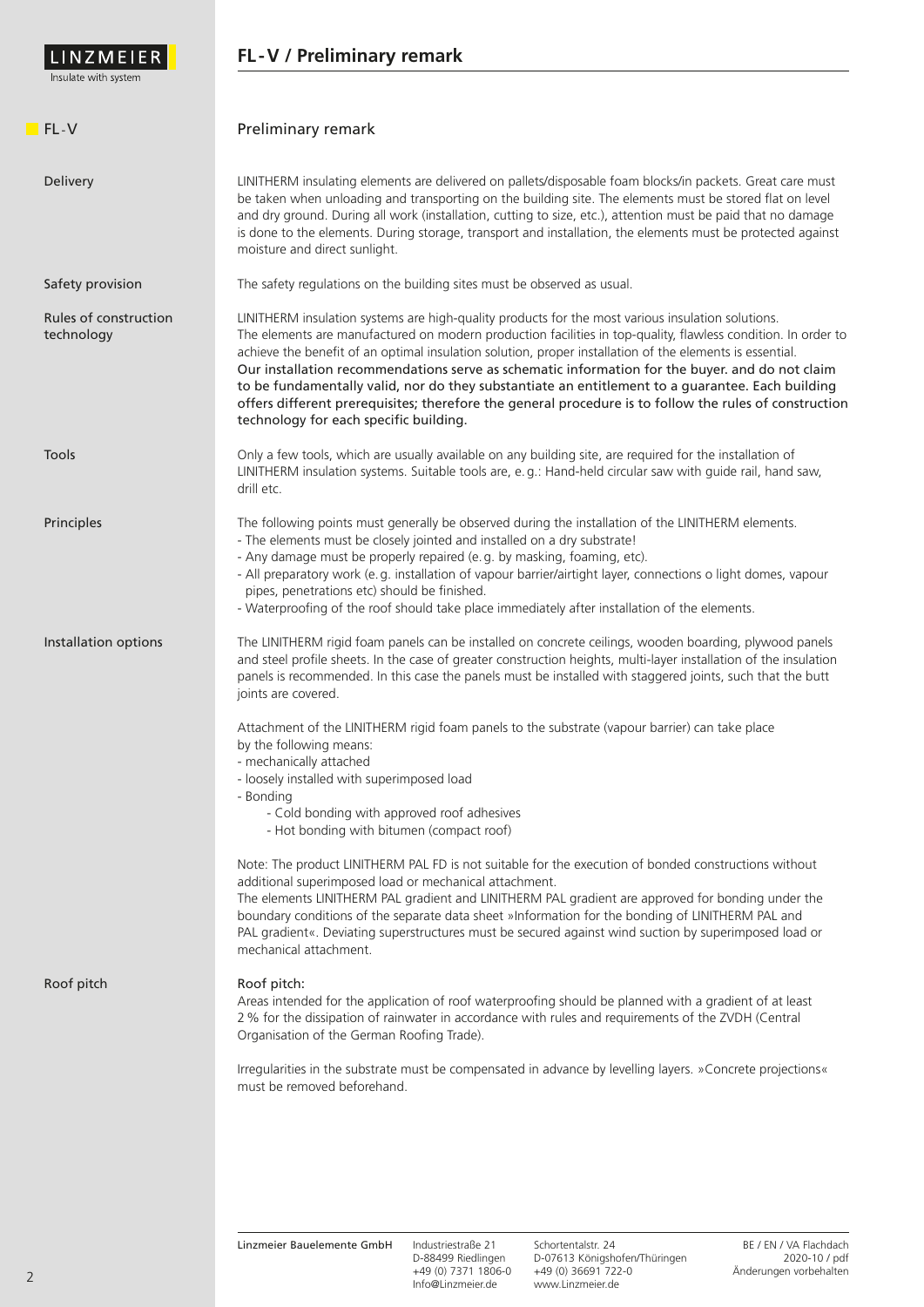#### Mechanical attachment

All LINITHERM insulating elements are suitable for mechanical attachment. To be able to absorb the occurring wind loads, the elements must be secured with the corresponding approved means of attachment, depending on the subsurface.

The quantity, type and position of the fasteners must be verified in compliance with e.g. DIN EN 1991-1-4. The wind suction certificates must be provided by the manufacturers of the roof waterproofing sheeting applied. The elements must be evenly attached over the full surface, irrespective of calculation. In the case of large-sized panels (e.g. LINITHERM PAL FD), 6 fasteners per panel are required. For small-sized panels, at least 2 fasteners in the main roof surface, and 4 fasteners in the edge area are sufficient. Attention must be paid to a frictional connection, even in the event of multi-layer installation of the insulating elements.



LINITHERM PAL FD



LINITHERM Gradient and **LINITHERM** universal insulating panels in the edge and corner area



LINITHERM universal insulating panels in the interior area



Bonded roof structures

A bonded roof structure without additional mechanical fixation or superimposed load is only permissible for products coated with mineral fleece. Roof structures with aluminium-coated insulating materials can be approved for bonding subject to the adherence to the separate data sheet »Instructions for the bonding of LINITHERM PAL and PAL Gradient«. The approval for the bonding of flat roof structures with LINITHERM insulation systems without additional load applies to Germany for buildings up to 20 m high in wind load zones I to IV and up to a max. Wind suction load of 3.5 kN/m<sup>2</sup>.

#### Bonding with cold adhesives

The bonding of LINITHERM insulating elements with PUR insulating material adhesives or with LINITHERM PUR adhesive foams and cold bitumen adhesives is possible. For cold bonding, the adhesive must be applied evenly and in strips to the subsurface. Attention must be paid here to the application of a sufficient quantity of the adhesive. The quantity of the insulation material adhesive depends on the wind suction calculation and on the position of the insulating panels on the roof. An additional mechanical attachment in the edge and corner area may possibly be necessary. The spacing of the adhesive strips must not exceed 200 mm if applied in strips. The distance from the panel edge should not exceed 100 mm.

Spot-by-spot bonding to the subsurface is not permissible. Sufficient evenness of the subsurface must be observed. The processing guidelines and information of the adhesive manufacturer must be separately observed. Multi-layer installation/bonding is possible.

In the case of bonding on profile roof structures (e.g. trapezoidal sheet), the strips of adhesive tape may only be applied to the high beadings of the sheet. This is the only way to ensure a tight bond.

Info@Linzmeier.de www.Linzmeier.de

Linzmeier Bauelemente GmbH Industriestraße 21 Schortentalstr. 24 BE / EN / VA Flachdach<br>D-07613 Königshofen/Thüringen 2020-10 / pdf +49 (0) 7371 1806-0 +49 (0) 36691 722-0 Änderungen vorbehalten 2. FL -VD

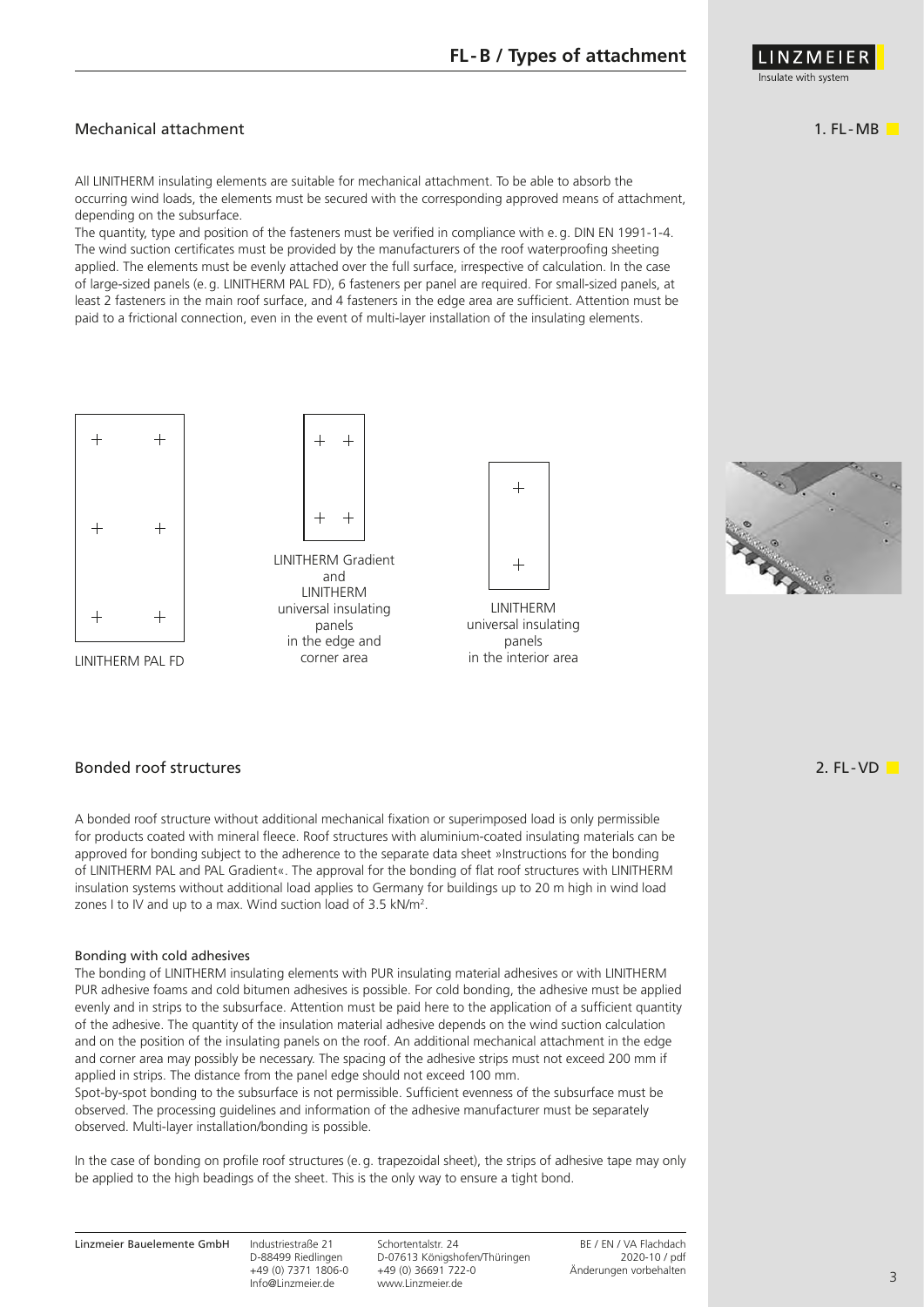## **FL-B / Types of attachment**IN 7 M F I F nsulate with syster  $2.$  FL-VD Bonding with hot bitumen (only LINITHERM PGV) For hot bonding, the bitumen is heated and liquefied in corresponding boilers to a temperature of approx. 180 °C. The LINITHERM PGV insulating elements are resistant to hot bitumen up to +250 °C for a short time and can therefore be bonded to the subsurface with liquid bitumen. Application of the bitumen takes place over the full surface or strip by strip to the subsurface. For the strip by strip bonding with hot liquid bitumen, at least 50% of each insulation panel must be frictionally bonded to the subsurface. When doing so, please ensure that the bitumen compound is evenly applied. Application of the hot bitumen in serpentine lines has proven helpful in practice. Spot-by-spot bonding with hot bitumen is not permissible. Due to the high heat load, the insulation elements should be at least 80 mm thick for bonding with hot bitumen. Thinner panels tend to be subject to deformation. Multi-layer installation/bonding is not possible due to the expected heat accumulation. Bonding with hot bitumen is not suitable for products with aluminium coating. The subsurface should always be tested for suitability prior to bonding. The processing guidelines and information of the bitumen manufacturer mus also be observed.  $\blacksquare$  3. FL-L Loose installation with superimposed load loose installation of the LINITHERM insulation elements is only permissible if the necessary waterproofing and superimposed load are applied over the full surface immediately after installation. Attention must be paid to sufficient securing of the roof edges. Securing of the position of the loosely installed insulation panels during the construction phaser is generally recommendable. This may take place with appropriate PUR adhesives or by mechanical attachment to the subsurface. Securing the position by means of a superimposed load can be achieved by the following measures: - Loose gravel Grain size 16/32 mm, layer thickness ≥50 mm. If higher superimposed loads my become necessary, e.g. in the edge and corner areas, this may be achieved by means of loose gravel, additional panel coverings or similar measures. - Panel coverings In patio areas the superimposed load is mainly provided by coverings. These are installed are loose gravel or chippings on top of the sarking membrane. Separating layers may be required. - Roof planting (extensive, intensive) The dead weight of the dry vegetation substrate is decisive for the calculation of the superimposed load. 4. FL-AD Applying the sealing membranes For two-layer bituminous waterproofing, the 1st layer should be a cold self-adhesive membrane.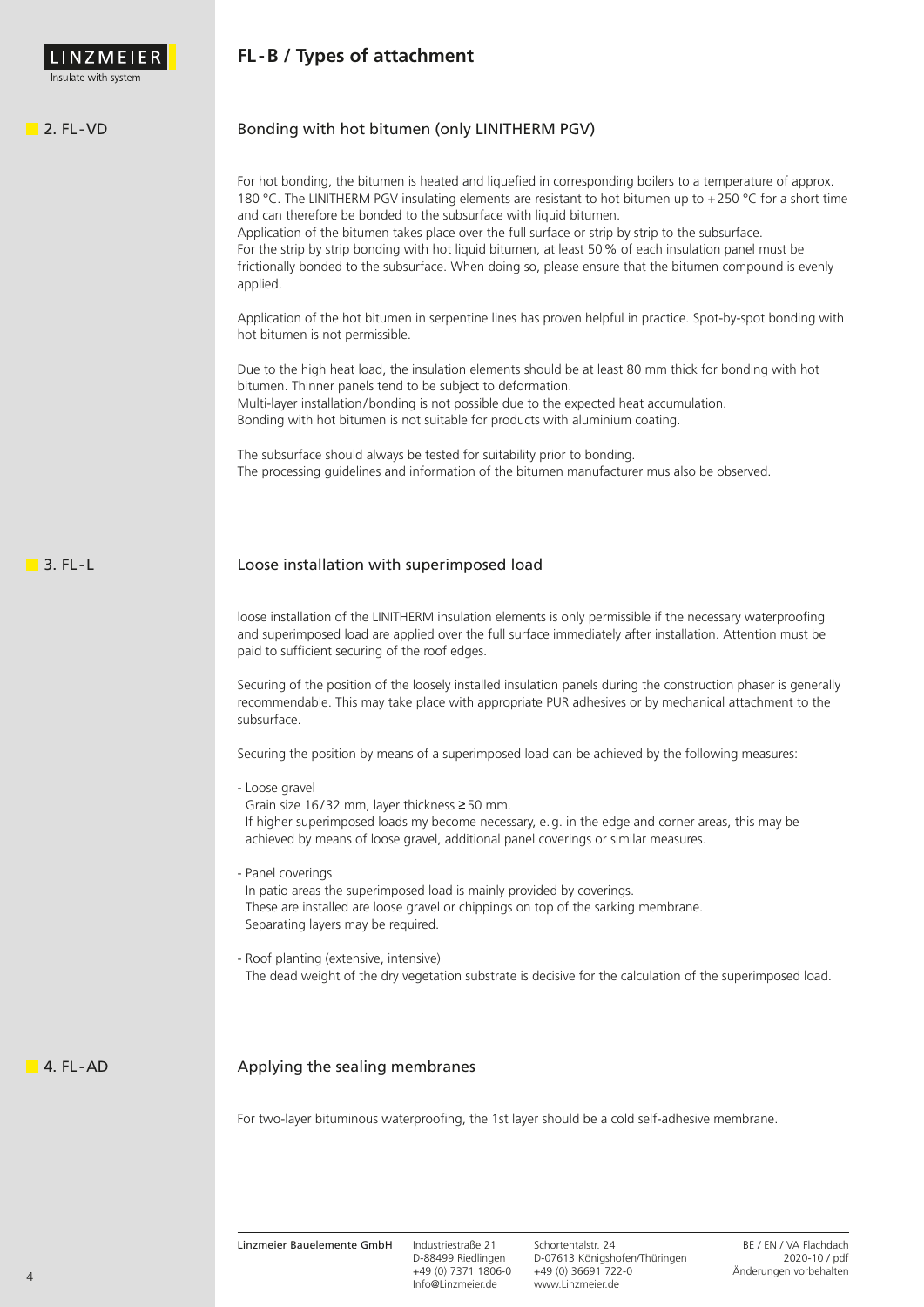## **FL-GD / Taperes insulation**

## Tapered insulation

The LINITHERM tapered insulation panels are manufactured with a fixed gradient of approx. 2% and are usually installed in accordance with a prepared gradient plan. This is not absolutely essential for small areas due to the easy installation system. The LINITHERM PAL tapered insulation panels are available in 8 different thickness grades and the LINITHERM PGV tapered insulation panels are available in 4 thickness grades.



The thickness at the starting point of the installation depends on the requirements placed on the thermal insulation of the flat roof or how much space there is at the connection points (gutters, drains, doors etc.). The minimum heat transfer resistance required in compliance with DIN 4108-2 can be fulfilled with the product LINITHERM PAL gradient already at a starting thickness of 30 mm; with LINITHERM PGV gradient this applies from a starting thickness of 55 mm.

If a greater starting thickness than the 8 existing thickness grades is required, then the tapered insulation panels with base panels or a first full-surface sub-layer are inserted (see schematic diagram ).

Note: In case of a full-surface underlay, the further structure must be installed with an offset, such that no continuous cross joints result.

#### Installation principle

#### Procedure

In the first step the tapered panels  $[1200 \times 1200$  mml (if necessary with an underlaid base panel [1200×600 mm]) are installed on the subsurface. The elements must be installed with the corresponding side facing upwards according to the marking. Installation takes place according to the gradient plan. In the case of simple floor plans without a gradient plan, installation usually begins at the lowest point. As 4 or 8 different thickness grades of tapered insulation panels are available for system-related reasons, the height changes must take acc. after the thickest gradient panel via the even panel lying underneath. Here, the height changes always take place in a grid of 100 mm or 200 mm.

Height changes always take place after 4 or 8 installed gradient panels, meaning every 4800 mm or 9600 mm.

#### Another 4 thicknesses only for LINITHERM PAL



### 5. FL -GD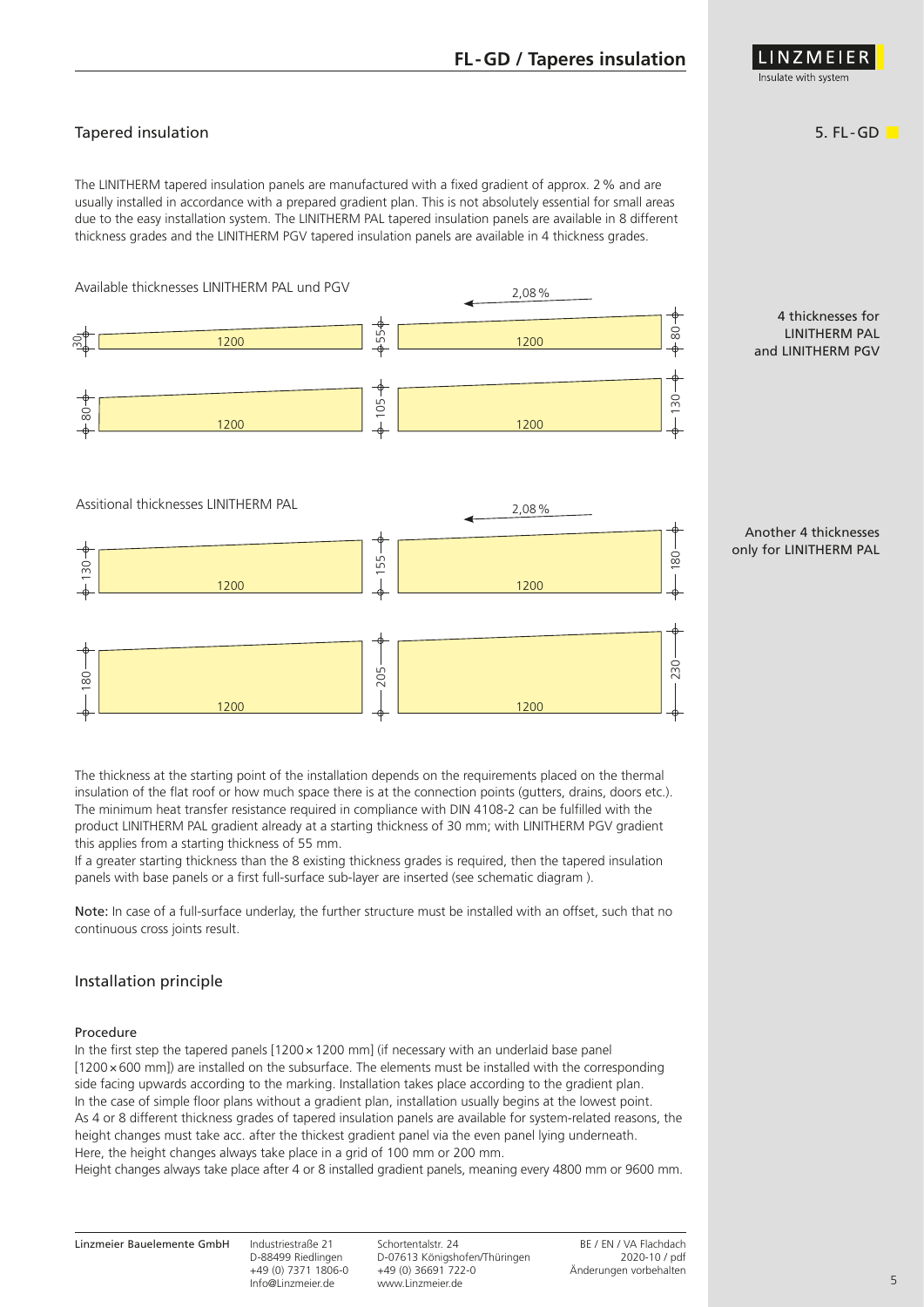

INZMEI sulate with syster

#### **5. FL-GD** Example: Stage after 4 tapered panels



After 4800 mm, the thickness of the insulation material of the base plate rises again by 100 mm etc.

Example: Stage after 8 tapered panels



#### Ridge and valley panels

Upon request, the required ridge and valley panels are delivered in compliance with the gradient plan. The elements must be installed with the corresponding side facing upwards in accordance with the marking. As an alternative, the respective ridge and valley panels can also be cut out of the respective tapered panels. Both a ridge and valley panel are made as a result of the diagonal cut of a tapered insulation panel. Depending on local conditions, the corresponding pieces may be installed again. This method involves a certain amount of waste cuts.

#### Securing the position of a sloping roof

The initially described details of position securing must be observed.

#### Bonding with hot bitumen compound

Due to the high heat load and the expected heat accumulation, bonding with hot bitumen on a LINITHERM sloping roof (in multi-layer installation) is not possible.

**6. FL-IL** 

#### Lightweight industrial roof

According to the industrial construction guideline, roof surfaces exceeding 2500 m² must be designed such that the spreading of fire via the roof is not possible. This is deemed to be fulfilled for roofs acc. to DIN 18234.

Building products used on lightweight industrial roofs are therefore subject to particular requirements. These requirements can be fulfilled using LINITHERM PAL FD (minimum height 80 mm).

#### Construction proposal

Trapezoidal steel roof, vapour barrier, LINITHERM PAL FD, waterproofing with plastic roof sheeting.

LINITHERM PAL FD is installed in formation. The vapour barrier and the overall structure must be designed considering the structural conditions and in accordance with the requirements of the use of the property. Changes in the conditions of use must be communicated.

The insulation panels (cover width 2420 x 1180 mm) should be attached with at least 6 attachment elements per panel. The elements must be installed with the corresponding side facing upwards in accordance with the marking panel.

The mechanical attachment of the plastic roof sheeting takes place according to the manufacturer's specifications for the respective waterproofing system.

The current standards, guidelines and manufacturer's regulations must be observed (e.g. Directive regarding the structural fire protection in industrial buildings DIN 18234, DIN 1055 and the flat roof guidelines of the ZVDH (Central Organisation of the German Roofing Trade).

| D-07613 Königshofen/Thüringen<br>D-88499 Riedlingen<br>+49 (0) 36691 722-0<br>+49 (0) 7371 1806-0<br>www.Linzmeier.de<br>Info@Linzmeier.de |  |
|--------------------------------------------------------------------------------------------------------------------------------------------|--|
|--------------------------------------------------------------------------------------------------------------------------------------------|--|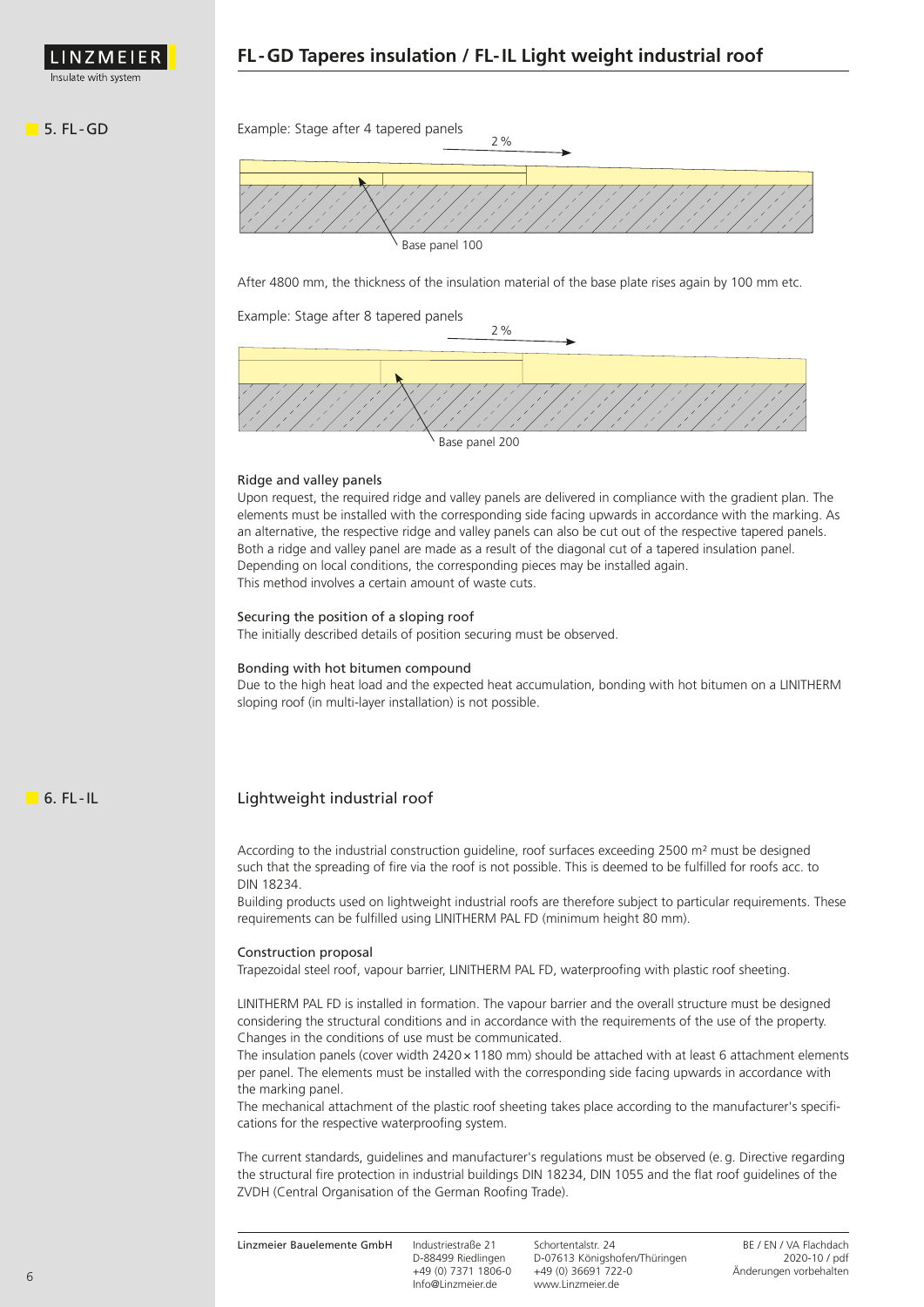

### Compact roof

When installing a LINITHERM compact roof, all layers of the roof structure, i.e. the vapour barrier, thermal insulation and waterproofing sheets are compactly and homogeneously bonded together and to the subsurface with hot bitumen.

The following requirements need to be fulfilled for the manufacture of a compact roof.

#### Subsurface

The subsurface must be correspondingly level. Irregularities up to 5 mm can be levelled using hot bitumen. In the case of too uneven subsurfaces, cavities may be formed. Furthermore, the subsurfaces must be free of cracks. Infiltration-proof bonding of the vapour barrier to the subsurface is not possible if cracks are present.

The installation of a compact roof is only permissible on a dry subsurface. During transport, storage and installation, the panels must be protected against moisture.

The inclusion of moisture during installation may lead to the formation of bubbles in the roof waterproofing and to bulging of the insulation panels.

Any soiling on the subsurface must be removed in advance. In order to improve adhesion to the concrete ceiling, a suitable primer must be applied. The manufacturer's instructions must be separately observed. Furthermore, attention must be paid that the air temperature and the temperatures of the components to be installed and of the substrate do not exceed 5 °C.

#### Vapour barrier

The vapour barrier must be bonded to the full subsurface with hot bitumen. The manufacturer's specifications must be observed accordingly!

#### Insulation

Only LINITHERM PGV panels are permissible for the manufacture of a LINITHERM compact roof. Two side surfaces of the panels are immersed in the hot bitumen compound. After this the panels are installed in formation with tight joints.

Cross joints during installation must be avoided. The panels are guided diagonally over the hot bitumen, such that the panel joints are completely filled with hot bitumen. In the case of greater insulation material thickness grades, the panel joints must be filled afterwards with hot bitumen from above. The bonded elements must be secured against slipping until the bitumen compound has cooled down sufficiently. The may for example take place by means of nail boards. Excess bitumen compound must be taken off and evenly distributed with the next panel.

For this type of installation, the panel thickness should be at least 80 mm, as the panels may deform due to the great heat. Only one layer of panels may be installed here due to the expected heat accumulation.

if irregularities have occurred during installation of the insulation panels, they must then be eliminated by rubbing off the peak points on the insulation panels or by filling in the low points using hot bitumen.

It must not rain during the installation of the insulation panels. The panels may only be installed in dry condition. Moist panels should not be installed, as the enclosed moisture may lead to the formation of bubbles in the waterproofing layer and to bulging of the insulation panels.

#### Waterproofing layers

The 1st waterproofing layer must be bonded full-surface to the insulation panels using hot bitumen. The 2nd waterproofing layer must be welded full-surface onto the first waterproofing layer. The manufacturer's specifications must be observed accordingly.

 $7.$  FL-K $\blacksquare$